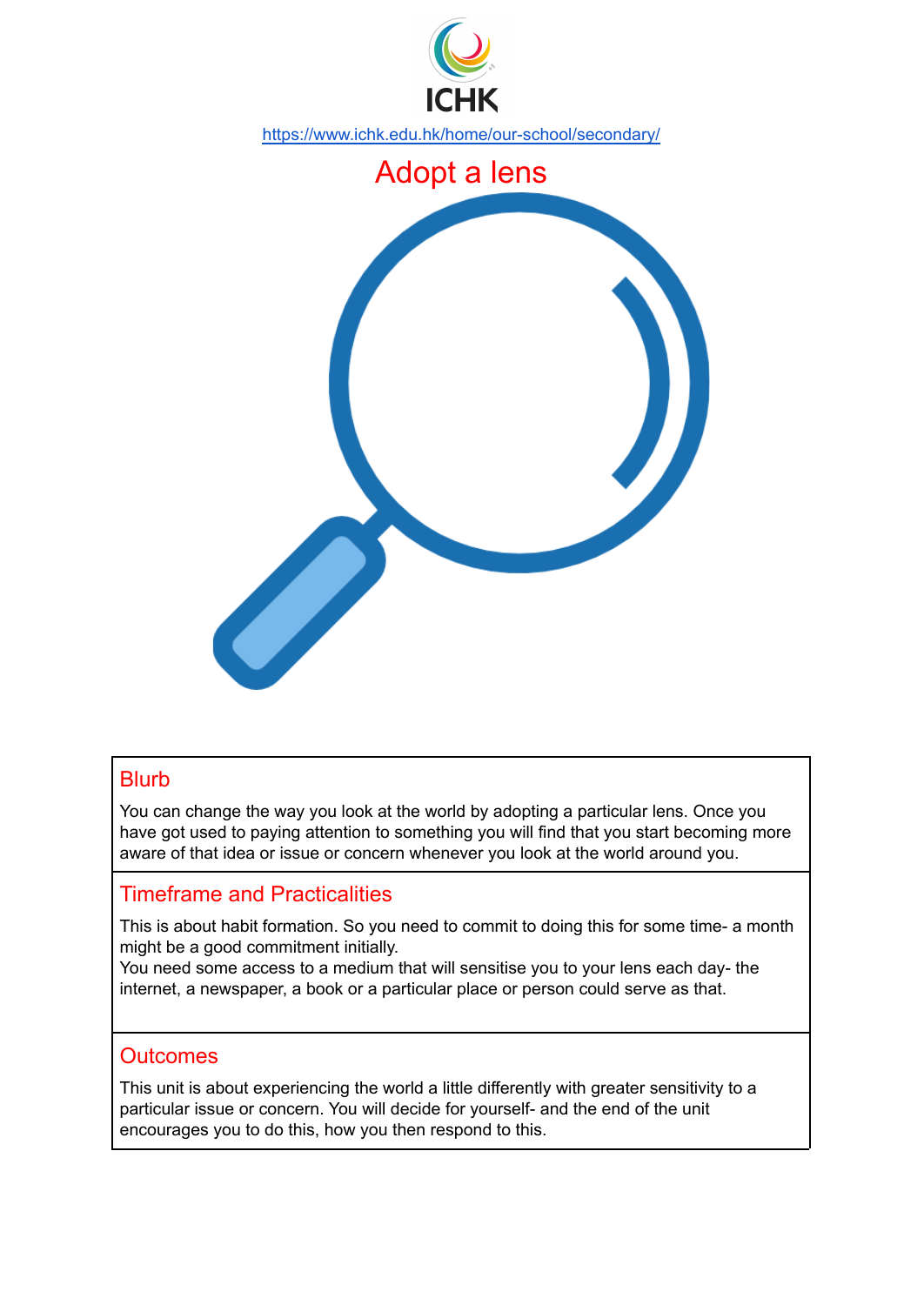# **Content**

Step one: Decide on a focus.

The aim of this unit is to become more sensitive to a particular issue or concern. You probably have experience of this if you reflect a little. If you injure your leg and walk with a limp for a while you notice other people who limp. If someone you know is pregnant you notice pregnant women more. Your awareness is easy to sensitise to whatever is in your mind. That is what we are going to do consciously.

Some examples or ideas could be:

You could sensitise yourself to a life issue of the moment.

Look at the World [Population](https://www.worldometers.info/world-population/) Clock every day to sensitise yourself to how the number of people on earth is growing.

Look at the level of CO2 in the atmosphere or one of the other climate change [indicators](https://climate.nasa.gov) to increase your awareness of the result of human actions.

Decide to read a good [news](http://happyplanetindex.org/case-studies) story every day to sensitise yourself to the good things happening on earth.

Listen to a new piece of music or look at a new piece of art every day to sensitise yourself to creativity and a fresh artistic perspective.

[Curate](https://www.lifewire.com/best-news-aggregators-4584410) a news feeds on a matter of justice or equality to tune yourself to the issues and concerns faced by particular groups of people.

Access a news site from a [particular](https://www.bbc.com/news/world) country every day to look at the world through a different lens for a while.

Read about a particular tree or insect found in the area you live in to sensitize yourself to looking for them.

Create a feed that shares [parkour](https://parkour.com/the-8-parkour-story-of-the-decade-the-rise-of-flow/) stories every day and you will start to see the urban environment around you as a space to move through in a different way.

## Step two: Decide on a habit.

The lens you choose to adopt will lead to a habit- first thing every morning, or when you get home you will look at a website, or read a book or newspaper or listen to a piece of music as the habitual act of sensitisation.

Beyond that you are not specifically going looking for anything- what should happen over time is that you will naturally start noticing more.

#### Step three: Do and undergo the habit.

Awareness is the key here. You build the habit into your life and stick to it as carefully as you are able. Set a goal for how long you will aim for- both how long each day and how many days you will aim for. Something like a month as a starting point makes a lot of sense.

#### Step four: Notice your response.

As you come to the end of your set amount of time would be a good time to think about any way in which it has affected you.

- Have you noticed yourself seeing the world any differently?
- Have you come to value the habit you have built up?
- Do you think any differently about the topic?